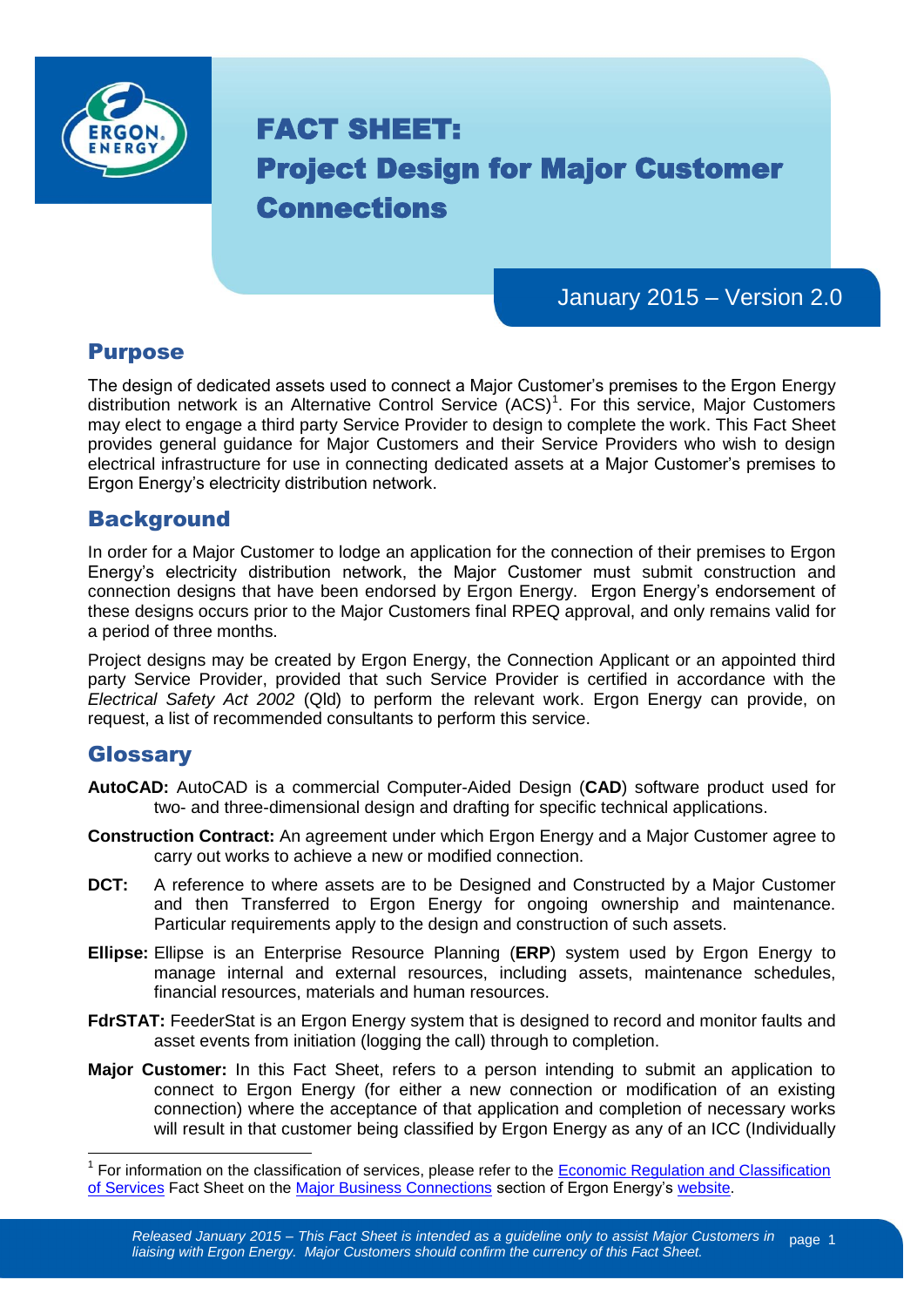Calculated Customer), CAC (Connection Asset Customer) or EG (Embedded Generator) in accordance with Ergon Energy's pricing proposal available on the [Network Tariff](https://www.ergon.com.au/network/network-management/network-pricing) section of Ergon Energy's [website.](http://www.ergon.com.au/)

- **Major Customer (EG):** A Major Customer who is classified as an Embedded Generator under the abovementioned pricing proposal.
- **Microstation:** Microstation is a commercial Computer-Aided Design (CAD) software product used for two- and three-dimensional design and drafting for specific technical applications.
- **RPEQ:** Registered Professional Engineer of Queensland.
- **Service Provider:** An entity providing a relevant design service.
- **SmallWorld**: SmallWorld is a customised Geographic Information System (**GIS**), which produces Ergon Energy's Network Model, which in turn includes the distribution network connectivity, the distribution network asset hierarchy and information pertaining to the electrical and spatial parameters of devices.

#### Design Charges

Major Customers should be aware that Ergon Energy will charge the Major Customer for some parts of the work associated with project design. Major Customers should contact their Project Sponsor to obtain further specific information.

#### Design Timeframes

At the start of a project, the Major Customer must liaise with Ergon Energy to determine a satisfactory timeframe for the delivery of required design elements to achieve the critical milestone of commissioning. This timeframe is necessary to allow Ergon Energy to publish this information to the Smallworld GIS, Operating Schematics and Outage Management System (FdrStat), as well as to input equipment details (ratings, test results, nameplate info, etc) into Ellipse.

Note that Ergon Energy will need additional design information where the works concern assets that are to be transferred to Ergon Energy for ownership.

The preliminary design, reviewed by the customer appointed RPEQ, should be sent to Ergon Energyas soon as possible (upon or before execution of the Construction Contract) so that the design can be reviewed and a numbering system established. Following the review, redesign may be required.

Once the final certified design has been completed, this should be sent to Ergon Energy for endorsement.

Note that any delay in providing correct and adequate information will delay endorsement of the design by Ergon Energy as suitable for purpose.

Any design changes by a Major Customer following formal endorsement by Ergon Energy must be resubmitted for endorsement, which may result in delays and additional costs.

The Major Customer accepts the sole risk and expense in ordering or purchasing any equipment or materials, or starting any construction works, before the designs have been formally endorsed by Ergon Energy.

When the project is completed, "marked up" drawings are to be issued prior to Ergon Energy taking ownership of any assets. The design drawings should then be amended to "as constructed" drawings within a reasonable time frame, normally 3 months from asset transfer. A financial security may be required to cover the cost of completing this work in the event the Major Customer cannot complete as required. This approach will enable a clean handover from design to construction to commissioning that meets Ergon Energy's requirements for data.

Once an asset is transferred to Ergon Energy, the parties must establish maintenance schedules.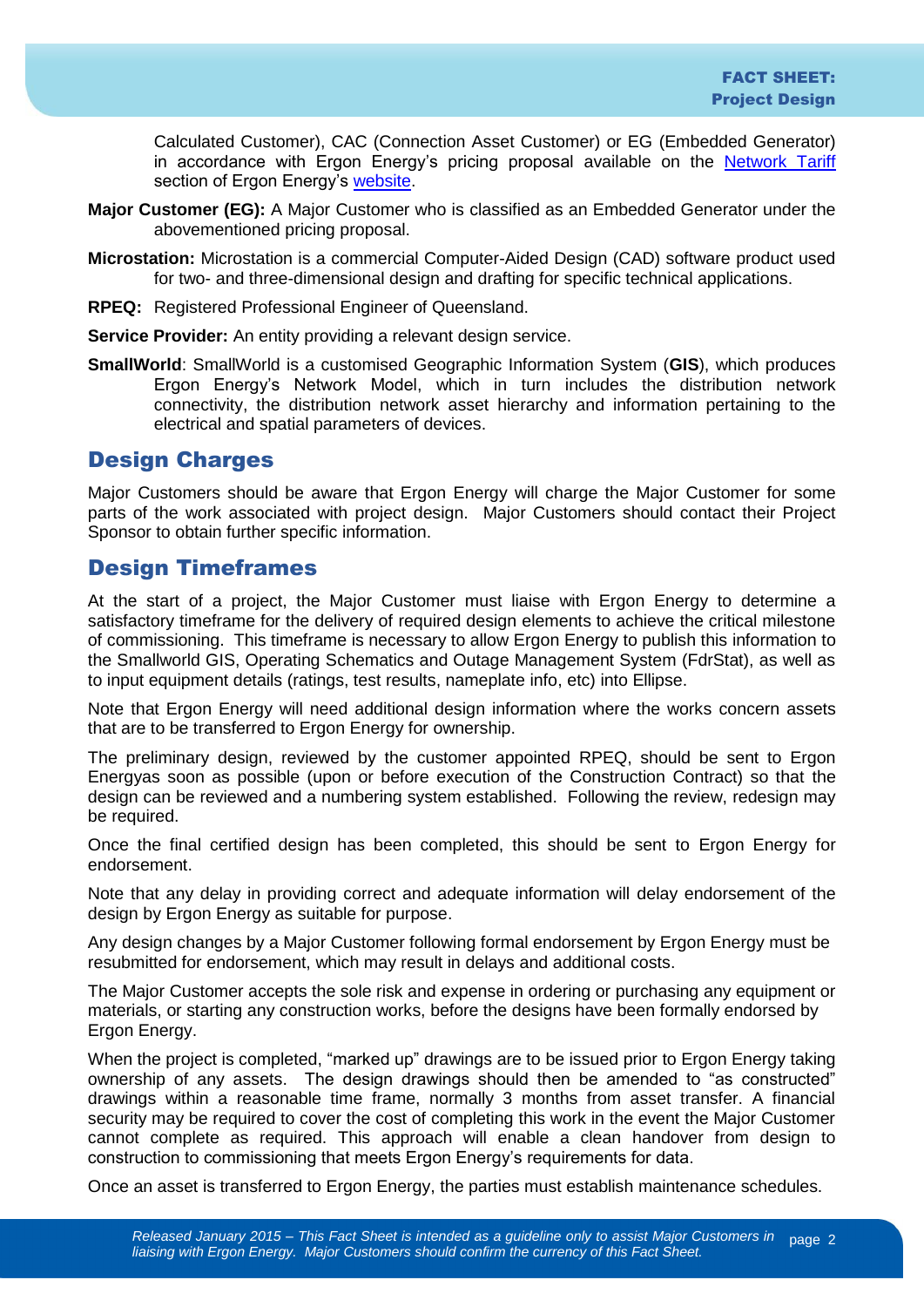## Drawing File Formats

All drawings submitted to Ergon Energy must be in electronic formats suitable both for direct printing and in a CAD format suitable for transfer to GIS and asset management systems. The files provided must include:

- Adobe PDF format with a paper size no larger than A1:
- Line designs must be in CAD format readable and to data specification using Ergon Energy's External Design Tool (AutoCAD); and
- Zone substation electrical designs must be in CAD format readable by Microstation (Ergon Energy's preference) and compliant with Ergon Energy's design standards.

## Design Specifications

Submitted designs must be compliant with relevant laws, Australian Standards and codes of practice. In addition, where assets are to be gifted to Ergon Energy, these gifted assets must also comply with Ergon Energy's standards. The relevant specifications and any variations to these specifications will be set out in the relevant Construction Contract.

Generally, information relating to the design of assets that will be owned by Ergon Energy is available on the [Design & Construction Contractors](https://www.ergon.com.au/network/contractors-and-industry/design-and-construction-contractors) section of Ergon Energy's [website.](http://www.ergon.com.au/)

Specific relevant design references are set out below:

**Transmission, Zone, Generating and Switching Stations:** For transferable assets, the transmission, zone, generating and switching station design must comply with the Substation Design Standards available in the [Zone Substation Design and Construction](https://www.ergon.com.au/network/contractors-and-industry/design-and-construction-contractors/zone-substation-design-and-construction) section and the [Design & Construction Contractors](https://www.ergon.com.au/network/contractors-and-industry/design-and-construction-contractors) of Ergon Energy's [website.](http://www.ergon.com.au/)

**Lines and Cables:** Line design and construction must comply with all applicable Australian Standards (including AS/NZS 7000:2010 "Overhead line design – Detailed procedures" and the Code of Practice – Works) and the guidelines of the cable manufacturer, and, for transferable assets, the Ergon Energy standards available in the [Subtransmission Line Design and](https://www.ergon.com.au/network/contractors-and-industry/design-and-construction-contractors/subtransmission-line-design-and-construction)  [Construction](https://www.ergon.com.au/network/contractors-and-industry/design-and-construction-contractors/subtransmission-line-design-and-construction) section of Ergon Energy's [website.](http://www.ergon.com.au/)

**Earthing:** Earthing must comply with the requirements of the *Electrical Safety Act 2002* (Qld) and subsidiary regulations and, if applicable, Ergon Energy's Design Standards.

**Protection:** The Major Customer must liaise and negotiate with Ergon Energy's Protection Design group as to the type and electrical characteristics of high voltage and associated secondary equipment to be installed. This will allow Ergon Energy to install and set appropriate protection schemes both upstream and at the Connection Point, and manage the system. If Ergon Energy needs to install new and/or replace existing protection schemes as a result of this process, the Major Customer must pay those costs. Ergon Energy will advise whether it may be necessary to change protection equipment or alter relay settings.

**High Voltage Metering:** High Voltage metering design and installation should comply with the requirements of the nominated metering provider.

**SCADA and Distribution System Automation:** SCADA and Distribution System Automation design must comply with Ergon Energy's requirements relating to control and SCADA.

**Load Control and Load Shedding:** Load Control and Load Shedding design are to be based on the requirements of the particular installation and must comply with Ergon Energy's requirements relating to control and SCADA.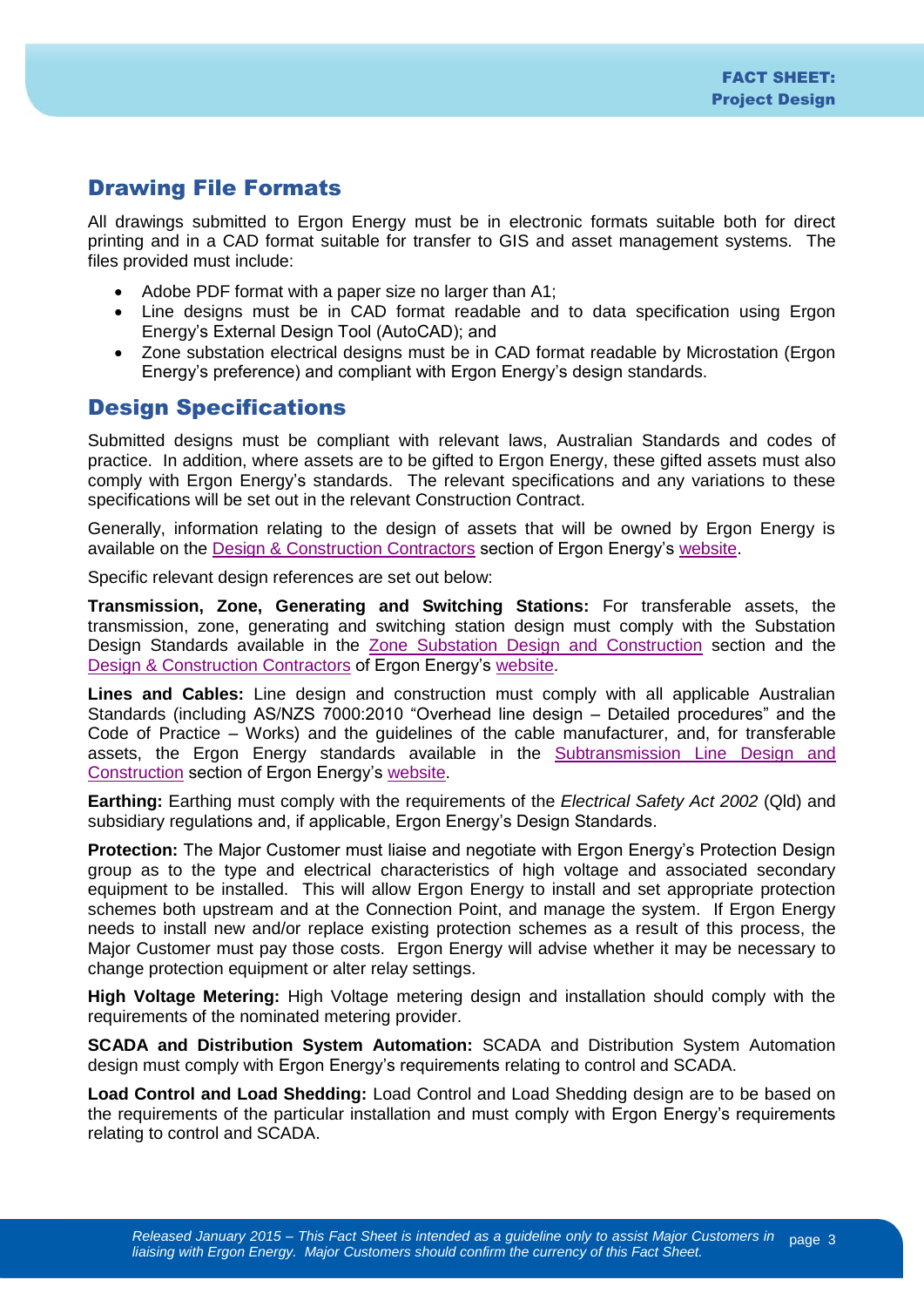**Communications:** Communication systems may include protection, control systems, engineering access, telephony and environmental monitoring systems. Communication systems must comply with Ergon Energy's relevant communications requirements.

**Environment:** Ergon Energy is committed to responsible environmental management and to ensuring that all business activities associated with the supply of electricity are carried out with as little adverse impact on the environment as possible. The environmental impact of a project must comply with Ergon Energy's relevant environmental requirements.

**Cultural Heritage:** Whether Ergon Energy is to be responsible for ongoing maintenance or is 'gifted' the completed asset, Ergon Energy employees will require access to information regarding any identified cultural heritage sites or objects within the asset area and any agreed or negotiated management plans. Permissions for this information/knowledge transfer will have to be sought from the relevant indigenous party or parties at the time of identification. Then all cultural heritage information relevant to the works will have to be provided to Ergon Energy's Cultural Heritage staff..

# Project Design Deliverables

As a minimum, the following information must be supplied to Ergon Energy in a Project Design for formal acceptance:

- schematic and geographic diagrams of the complete electrical installation;
- a site layout identifying the positions and layout of substations, switch rooms, underground and overhead HV line routes (where substations and switch rooms must be identifiable within the schematic);
- **e** geotechnical assessment;
- bulk earthworks design;
- calculations of the anticipated demand at each substation and total demand;
- calculations of the anticipated power usage and load profiles for each transformer and a load profile for the project;
- underground cable routes and cable design data including cable installed in buildings. (e.g. trench cross sections, cable rating);
- overhead reticulation routes and design data (e.g. design loads, component types, conductor ratings, line profiles);
- design of substations and switchrooms, including earthing designs;
- a list of the type and size of high-voltage plant to be installed;
- a list of the types of protection to be used for each particular item of equipment, including relay settings and the size of any fuses. Details of protection cascading shall be provided;
- if SCADA or communication equipment is required (as notified by Ergon Energy), designs and details of equipment to be used;
- position of metering (which will involve discussions with the relevant retailer, responsible person and metering provider); and
- planning, environmental and cultural heritage assessments and construction management plans that may impact on design.

*See Fact Sheet: Planning Report and Project Scopes*

# Modelling Information Required

Modelling information required from Major Customers (both load customers and generators) is set out in Schedule 5.5 of the NER (in particular, clauses S5.5.3, S5.5.4 and S5.5.5).

For DCT construction options for line and substation assets, the information required includes: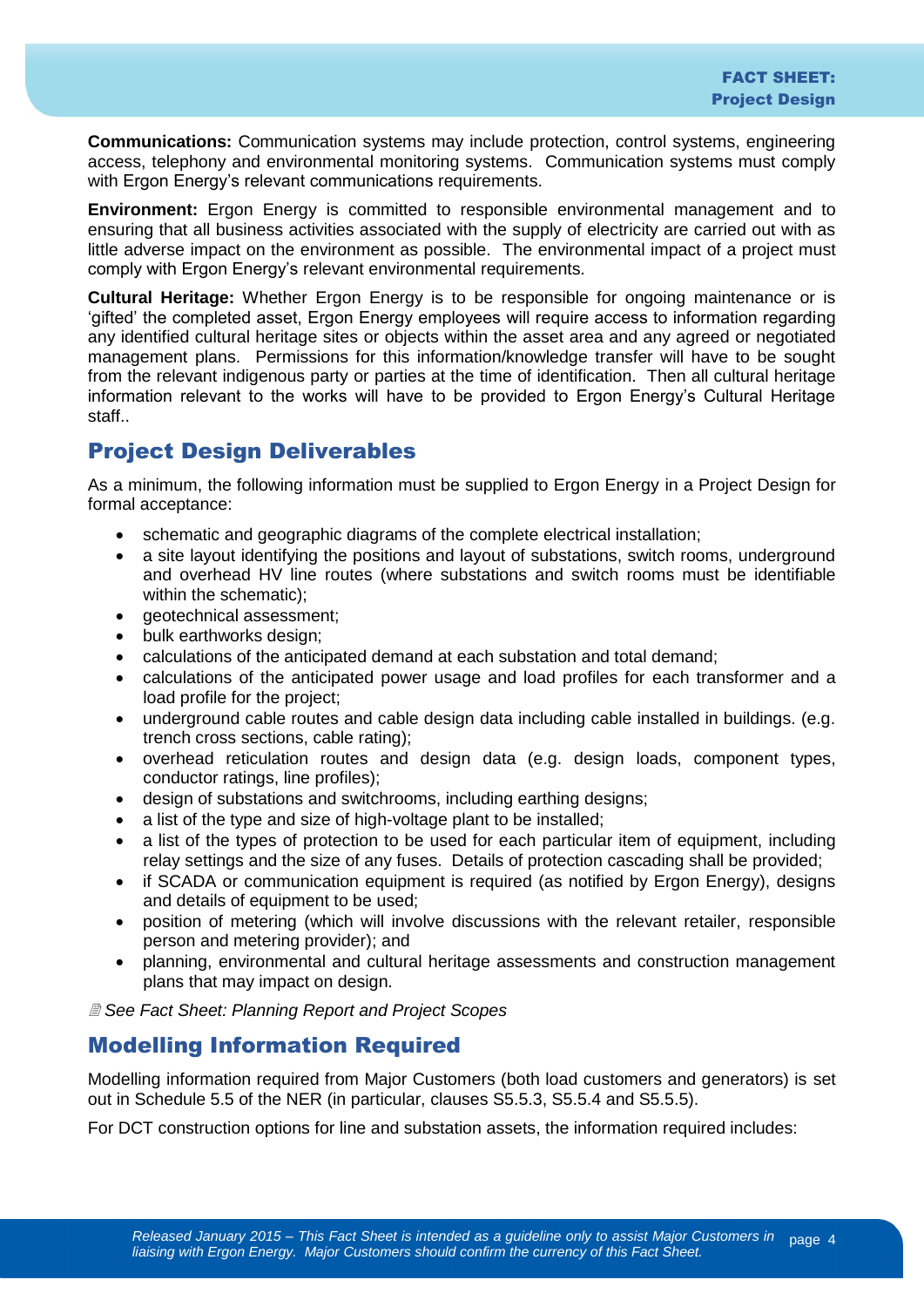- **Line Details:** pole co-ordinates, conductor type, earth wire type, pole top geometry showing conductor spacing, impedance data, design temperature for ratings and earthing impedances;
- **Cables:**
	- $\circ$  manufacturing details, such as cable cross-sectional detailed drawings, cable type, insulation type, impedance data and designed operating temperature;
	- o construction details, such as co-ordinates of cable route, depth of burial, conduit size, bore logs, installed thermal resistivity of the native soil and backfill, details of adjacent circuits within 5 m and any cable crossings, earth bonding arrangement and bonding locations;
	- $\circ$  rating information, such as method used (manufacturer tables, commercial software etc), cyclic load or rating factors used, ground temperature assumptions, thermal resistivity values used (detailing tested or assumed values), thermal resistivity test results (if available) of bedding material, native soil and any grouts used, distributed temperature sensing tests (if applicable) and any other information relevant to cable rating. This information may be provided via a cable rating report;
- **Power Transformer/Power Regulator Details:** nameplate details, manufacturer drawings and manuals, general arrangement, test reports to show tap ranges, impedances, losses, vector group, etc.; earthing details (i.e. if earthing resistor or earthing transformer is used); AVR, WTI, OTI and controlled node settings; heat run test data at all cooling ratings for the applicable type test unit and oil test results since manufacture and during operation;
- **Capacitor Banks:** nameplate details and test reports, capacitance, inrush/blocking reactor details, earthing;
- **Shunt reactors:** nameplate details and test reports, earthing;
- **SVC or STATCOM:** VAR ranges, capacitor and reactor details, inrush/blocking reactor details, earthing, control details, etc;
- **Earth Grid:** design details in regards to allowable fault current for step and touch potentials; and
- **Generally:** nameplate and rating information on circuit breakers, current transformers, isolators, etc.

For a Major Customer (EG), Ergon Energy also requires:

- details of the cables, lines, transformers, etc. between Ergon Energy's electricity distribution network and any generating units installed are required (regardless of ownership) so that the fault contribution can be modelled; and
- similar details as set out above for the generator transformer, lines, etc. Generator impedance data (Xd, Xd', Xd'', Xq, Xq', Xq'', Xo, etc.), star point earthing details, etc., which may vary depending on the type of generating unit (i.e. wind, solar, synchronous machine, asynchronous machine, etc.), control parameters and capability details of the generator (i.e. capability curve showing VAR limits, AVR settings, etc.).

#### Liaison in Respect of Protection and Control Systems

In addition to the use of standardised primary and secondary connection arrangements, other protection requirements include:

• Ongoing Protection relay period contract is in place to supply Ergon Energy's protection relay requirements. The relay period contract stipulates relay types, locksdown relay firmware versions and proprietary off line setting/configuration software tools for use;